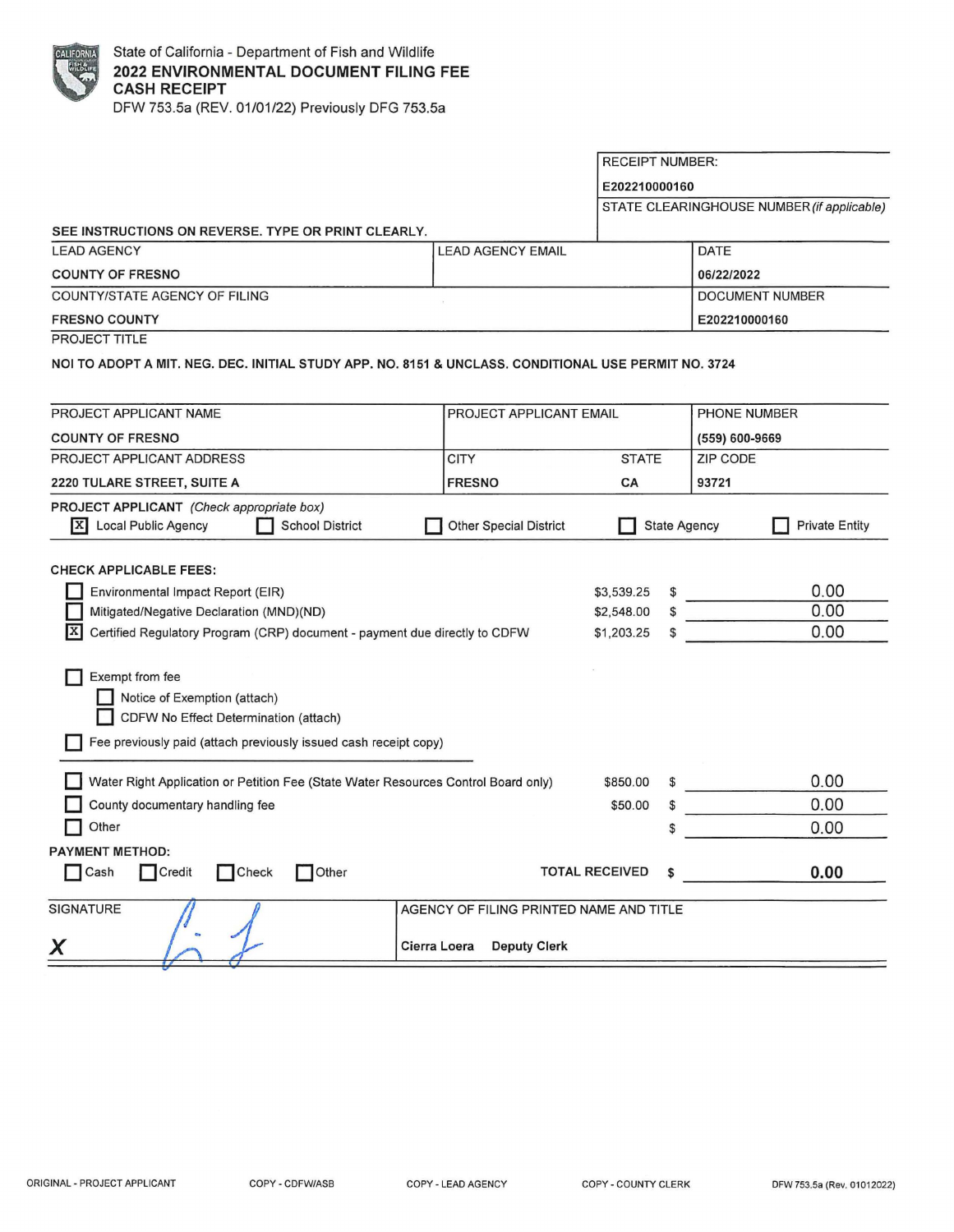

## $E_{2022}$   $10000160$  **County of Fresno**

DEPARTMENT OF PUBLIC WORKS AND PLANNING **STEVEN E. WHITE, DIRECTOR** 

## **NOTICE OF INTENT TO ADOPT A MITIGATED NEGATIVE DECLARATION**



For County Clerk's Stamp

Notice is hereby given that the County of Fresno has prepared Initial Study Application (IS) No. 8151 pursuant to the requirements of the California Environmental Quality Act for the following proposed project:

**INITIAL STUDY APPLICATION NO. 8151** and **UNCLASSIFIED CONDITONAL USE PERMIT NO. 3724** filed by **David F. Hines, H&R Facilities Co,** proposing to allow a commercial fruit cold storage/packing facility on a 76.22-acre parcel in the AE-20 (Exclusive Agriculture; 20-acre minimum parcel size) Zone District.

The project site is located on the northeast corner of E. McKenzie and N. Oliver Avenue approximately 9.2 miles east of the City of Fresno (APN: 333-082-01) (Sup. Dist. 5). Adopt the Mitigated Negative Declaration prepared for Initial Study Application No. 8151 and take action on Classified Conditional Use Permit Application No. 3724 with Findings and Conditions.

(hereafter, the "Proposed Project")

The County of Fresno has determined that it is appropriate to adopt a Mitigated Negative Declaration for the Proposed Project. The purpose of this Notice is to (1) provide notice of the availability of IS Application No. 8151 and the draft Mitigated Negative Declaration and request written comments thereon; and (2) provide notice of the public hearing regarding the Proposed Project.

## **Public Comment Period**

 $\frac{1}{2}$ 

'

The County of Fresno will receive written comments on the Proposed Project and Mitigated Negative Declaration from June 22, 2022 through July 22, 2022.

Email written comments to MParker@fresnocountyca.gov, or mail comments to:

Fresno County Department of Public Works and Planning Development Services and Capital Projects Division Attn: Marissa Parker 2220 Tulare Street, Suite A Fresno, CA 93721

IS Application No. 8151 and the draft Mitigated Negative Declaration may be viewed at the above address Monday through Thursday, 9:00 a.m. to 5:00 p:m., and Friday, 8:30 a.m. to 12:30 p.m. (except holidays), or at www.co.fresno.ca.us/initialstudies. An electronic copy of the